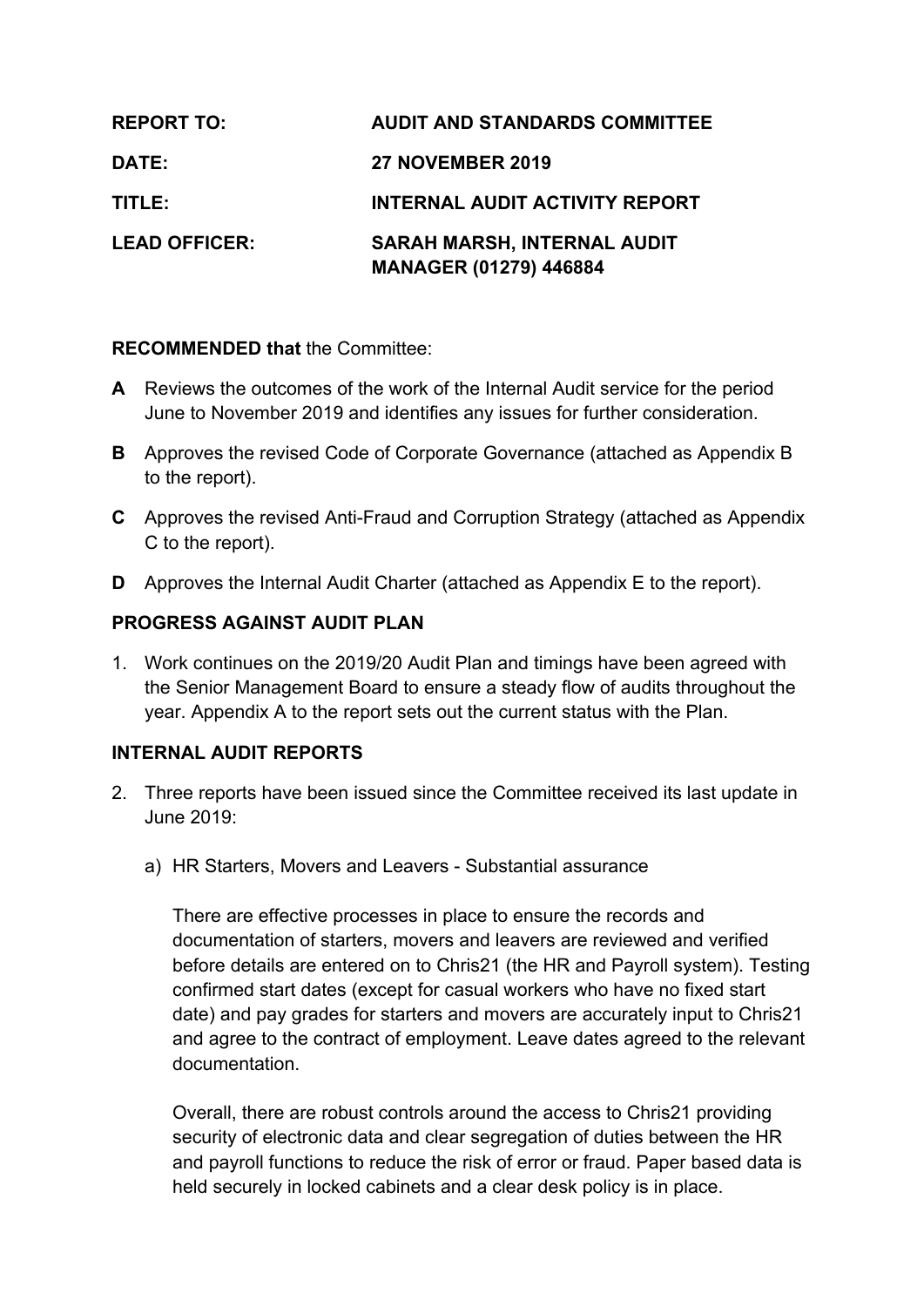A review of Chris21 found that user access is reviewed on an adhoc basis and the audit found one sickness administrator user who had left the authority still had access to the Chris21. The user's computer network access had been disabled after they left the Council, ensuring that any risk from unauthorised access to Chris21 was minimal. It was therefore recommended that the Chris21 system is reviewed on a more regular basis, and this is now happening on a monthly basis.

b) Responsive Housing Repairs - Moderate assurance

There are robust governance and scrutiny arrangements in place to monitor the performance of responsive repairs for Housing. Operationally communications between Harlow Trading Services (Property and Environment) Ltd (HTS) and Housing and the quality of customer service provided by HTS needs to be improved to ensure that responsive repairs issues are promptly resolved and the reputation of Council is maintained. A joint HTS and Housing two year improvement plan is in place which includes performance reporting on repairs customer service and access. Performance improvements made as a result of changes to the housing repairs service must be demonstrated, monitored and reported as part of the HTS governance and scrutiny arrangements.

There is adequate recording and monitoring of repairs works and there are controls in place to ensure that appropriate levels of stock used in repairs work are verified and approved. There is an effective complaints process in place and compensation payments are low in number and value.

Weekly reconciliations are performed between Orchard (the Council's housing system) and Callsys (HTS repairs system) to ensure property acquisitions, sales and disposals are updated on the Callsys to avoid unnecessary repairs works. The audit found one address that had completed works (compliance gas service works) two months after the property had been sold. The Callsys system administrators should investigate whether restrictions on Callsys could be set up to prevent new works being logged after a property has been sold, to ensure that a financial loss is not made on works that cannot be recharged.

It is recognised that the current approach for confirming HTS performance against the suite of Key Performance Indicators (KPIs) requires more work including a more transparent approach to the validation process. This is being addressed as part of the Council Performance Management Framework and will also be picked up in the Council's Best value review.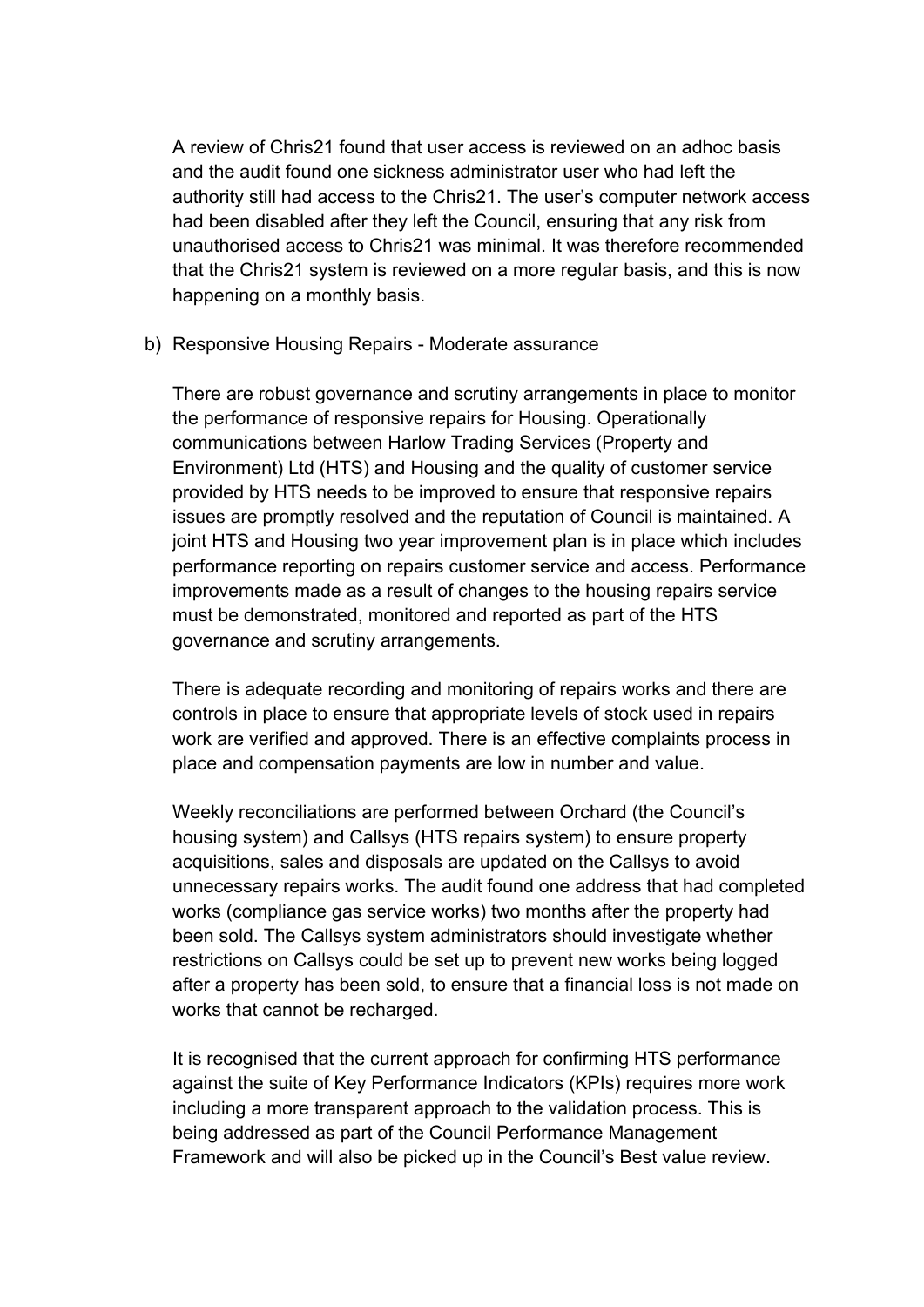c) HTS and GDPR (General Data Protection Regulations) compliance – Moderate assurance

Overall, HTS has a sound framework to reduce the risk of non-compliance with the GDPR, in particular around training and awareness. However, weaknesses (including lack of progress) have been identified in several key areas of the framework; in particular ensuring contracts are GDPR compliant and keeping Registers of Processing Activities up to date, once in place. Many of these issues feature on the company's information security and data protection action plan already, the majority of which had a June to August 2019 deadline, which were unlikely to be met.

The HTS action plan should be updated in light of the findings of this audit, regularly reviewed and presented on a regular basis to HTS, Senior Management Team and the Council in order to provide assurances the risk of GDPR non-compliance is being adequately managed. HTS should supplement this assurance with regular updates of the company's data breach log (alongside the action plan).

d) Investigations

Internal Audit is currently completing a review of budget monitoring and procurement activities at the request of the Council's Monitoring Officer. A number of recommendations have been made to improve the control framework and enhance transparency within the area examined. In addition, Internal Audit has assisted the Monitoring Officer with a whistleblowing concern around potential disclosure of personal information between staff. This has been passed to the relevant Head of Service to decide if the Council's disciplinary procedure needs to be evoked.

# **ONGOING AUDIT WORK**

- 3. A number of assignments in the 2019/20 Audit Plan are intended to provide advice and guidance to the Council throughout the year on current issues. As these assignments will not normally result in a single, traditional audit report Internal Audit will summarise its output here for Councillors' information:
	- a) Information Governance

Internal Audit continues to sit on the Officer Information Governance Group (IGG), which is chaired by the Head of Governance. IGG is developing an information governance framework to ensure the Council remains compliant with legislation as well as drive efficiencies by having a more co-ordinated approach.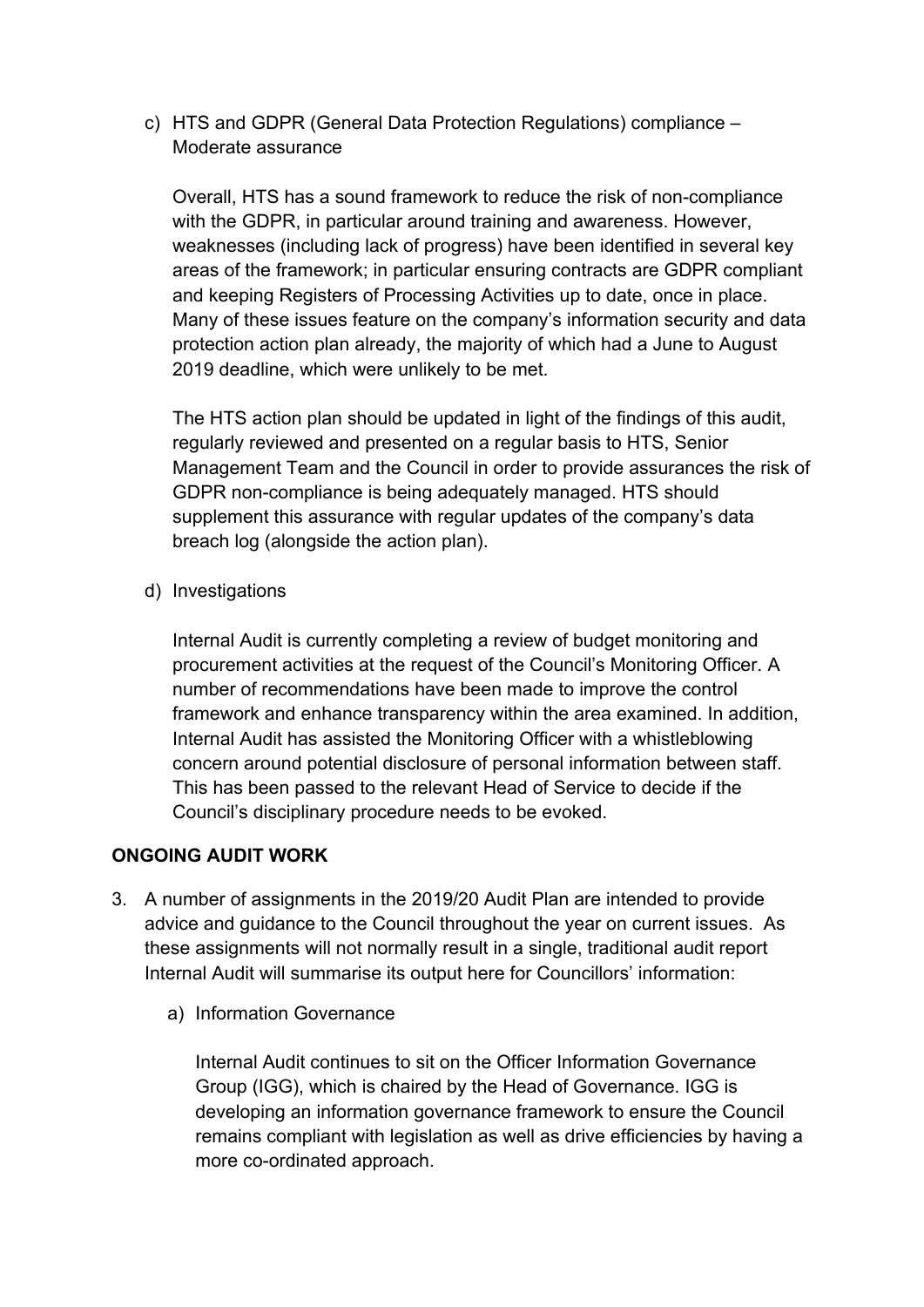b) Code of Corporate Governance

The Corporate Governance Group has undertaken an annual review of the Council's Code of Corporate Governance and only minor changes are proposed. These are identified underlined in bold in the revised Code (attached as Appendix B). Harlow's Code is a statement of the systems by which it directs and controls the exercise of its functions and how it relates to the local community. It is intended to stimulate confidence in the activities of the Council and how it goes about its business; focus the minds of those involved in decision making and ensures those decisions are made in a proper and transparent way. The Code also seeks to ensure that the Council actively engages with local stakeholders, assist the constant improvement in service delivery and the minimisation of associated risks.

c) Anti-Fraud and Corruption Strategy

The Council's Corporate Fraud Group continues to meet quarterly, overseeing implementation of the Council's Anti-Fraud and Corruption Strategy and associated action plan.

The Group has undertaken the annual review of the strategy (attached as Appendix C) and only minor housekeeping amendments are proposed (as identified in bold underline). The Council's Anti-Money Laundering and Terrorism Financing Policy and Procedure is a separate appendix and is currently under review to ensure it is compliant with current legislation, especially with regards to adopting a more risk-based approach towards anti-money laundering, in particular in how to conduct due diligence.

d) Tenancy Fraud Update

The following information is supplied as part of the Committee's remit in overseeing anti-fraud and corruption at the Council:

- i) 242 tenancy checks completed;
- ii) 29 properties recovered;
- iii) Due to fraud, 16 applicants have been removed from the Housing Needs Register, three applicants have had their housing allocation banding changed and Housing has discharged their duty to a further 15 applicants;
- iv) Five Right to Buys have either been cancelled or had a household member refused due to non-occupancy.

Most recently the Housing Fraud Officer investigated a new applicant's financial history following concerns raised by the Housing Options Officer about the lack of activity shown on the submitted bank statement. The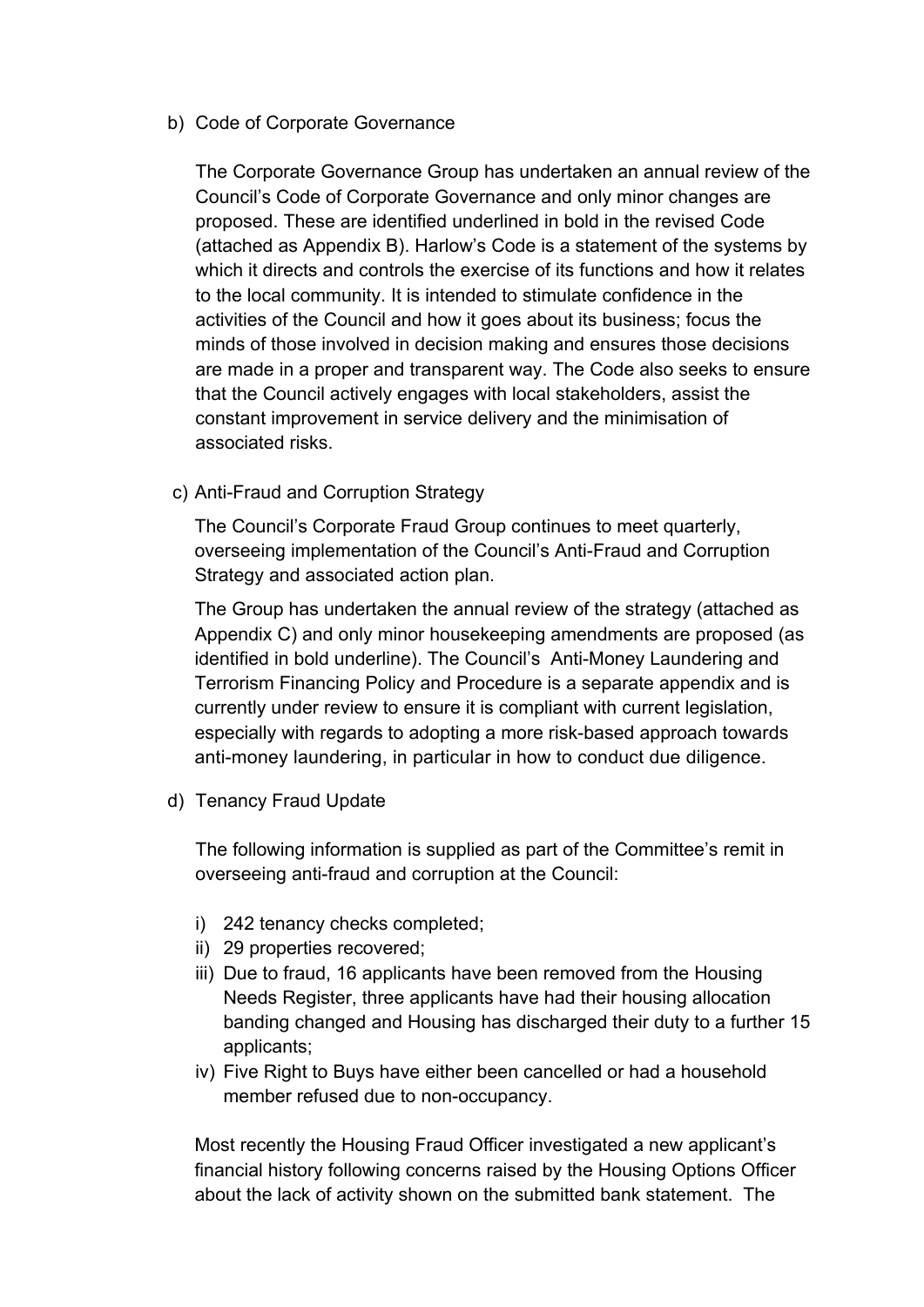applicant was hiding almost £60,000 in a bank account that had been withheld. A four bedroom house was retained in the housing stock for others in housing need as a result of cancelling their housing application.

Of the 25 cases that are currently open, Housing has received Outright Possession Orders in court for three properties and are waiting on bailiffs appointments (these are all family homes between two and three bedrooms). There is one pending criminal conviction with Hertfordshire's Shared Anti-Fraud Services where Harlow will be seeking a POCA (Proceeds of Crime Act) of around £3,000 where a customer defrauded money from our Homeless Prevention Scheme. Housing has a further five possession cases either with legal or waiting on a court date. In addition, there is a pending court application to recover a five bedroom house from unauthorised occupants.

Housing has just had its first successful criminal prosecution in Chelmsford County Court where a couple obtained housing by deception which led to them being given a two bedroom house. The tenants pleaded guilty to housing, fraud, forgery and counterfeiting offenses. That hearing has been adjourned to Crown Court where the council will be applying for a POCA for an estimated £8,000.

e) National Fraud Initiative (NFI)

The mandatory biennial NFI exercise for 2018/19 has commenced. Data has been extracted and uploaded to the NFI site. Individual departments are responsible for reviewing their own matches, however, Internal Audit assist where requested. The annual Electoral Roll to Council Tax data matching exercise will be uploaded December 2019. Matches expected to be released in January 2020.

#### **RECOMMENDATION TRACKER**

- 4. The Audit and Standards Committee receives details of all overdue recommendations, plus any high priority recommendations from final reports, regardless of whether they are overdue or not. There are currently no high priority recommendations on the tracker.
- 5. The current tracker (attached as Appendix D) contains 15 recommendations which have passed their due date. A comparison with previous periods is outlined in the table below: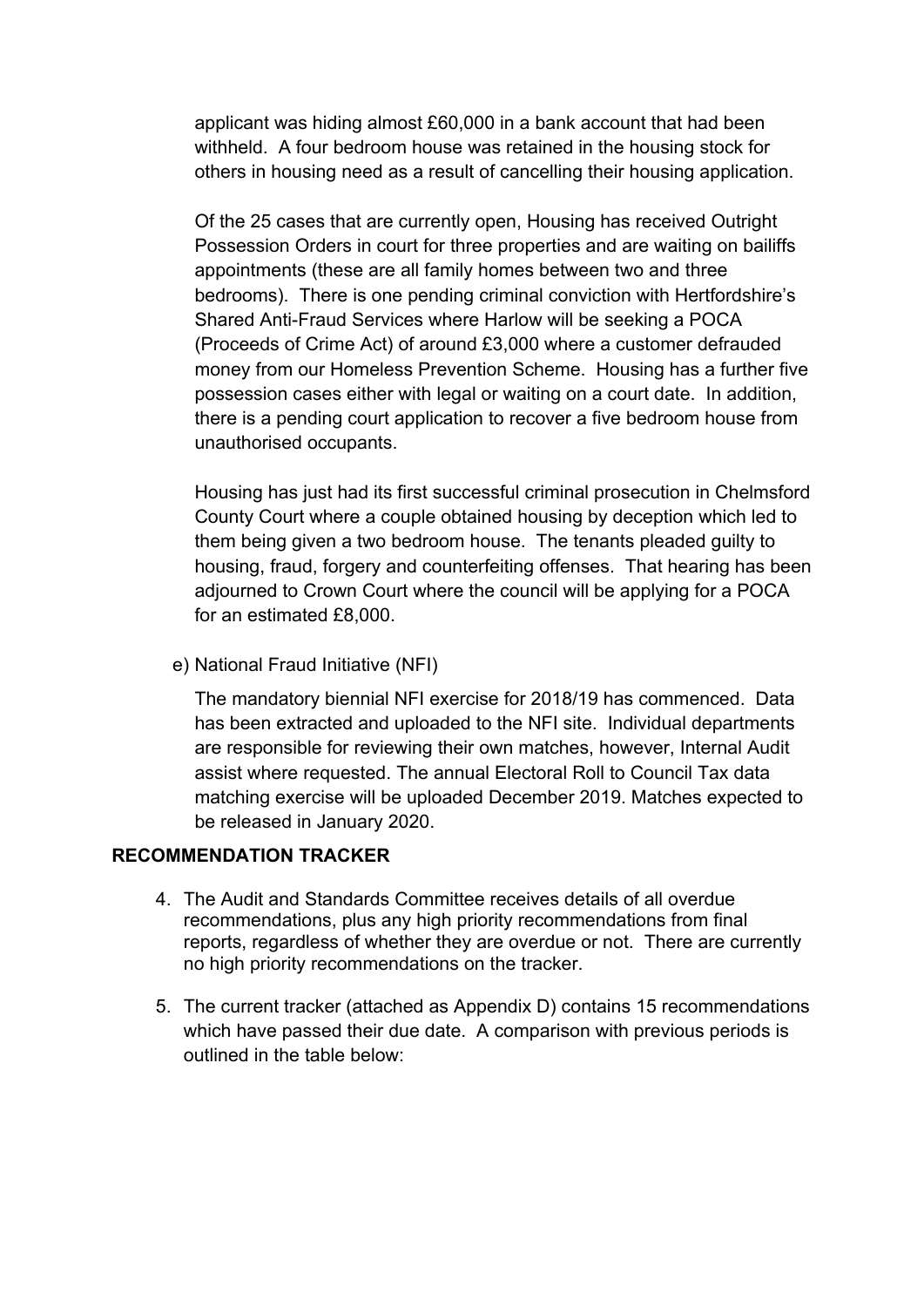#### **Table 1 – Recommendation Priorities**

| <b>Recommendation Priority</b> | <b>Number</b><br>(as at Nov<br>2019 | Number<br>(as at June   (as at<br>2019 | <b>Number</b><br><b>March</b><br>2019 | <b>Number</b><br>(as at<br>November<br>2018) |
|--------------------------------|-------------------------------------|----------------------------------------|---------------------------------------|----------------------------------------------|
| High - not yet due             |                                     |                                        |                                       |                                              |
| High - passed due date         |                                     |                                        |                                       |                                              |
| Medium - passed due date       | 13                                  | 5                                      |                                       | 5                                            |
| Low - passed due date          |                                     |                                        |                                       |                                              |
| <b>TOTAL</b>                   |                                     |                                        |                                       |                                              |

#### **INTERNAL AUDIT CHARTER REVIEW**

- 6. The Internal Audit Charter sets out the common practices of Internal Audit and requires annual review in accordance with the Public Sector Internal Audit Standards (PSIAS). This was last undertaken in November 2018.
- 7. The Chartered Institute of Public Finance and Accountancy (CIPFA) Audit Committees practical guidance for Local Authorities and Police 2018 edition states that an Audit Committee (the Committee) should have a role in reviewing and approving the internal audit charter. In addition, the Committee has a role in overseeing the independence, objectivity, performance and professionalism of the Internal Audit function.
- 8. A review of the current Internal Audit charter (attached as Appendix E) confirms it is still fit for purpose. Some changes (underlined in bold) have been made to the Charter to ensure it is fully compliant with the PSIAS. The charter is set out in Appendix C to the report. The main enhancement is to ensure the division between assurance and consultancy work has been clearly defined.

#### **PROGRESS AGAINST THE ANNUAL GOVERNANCE STATEMENT**

- 9. In June 2019, the Audit and Standards Committee approved the Annual Governance Statement (AGS) which accompanies the Council's Statement of **Accounts**
- 10. The Corporate Governance Group (made up of the Head of Finance, Head of Governance, Legal Services Manager, Insurance and Risk Manager, Policy and Performance Team Leader and the Internal Audit Manager) continues to monitor the actions set out in the AGS on a regular basis, being a standing agenda item. The table below sets out the current position against the action plan: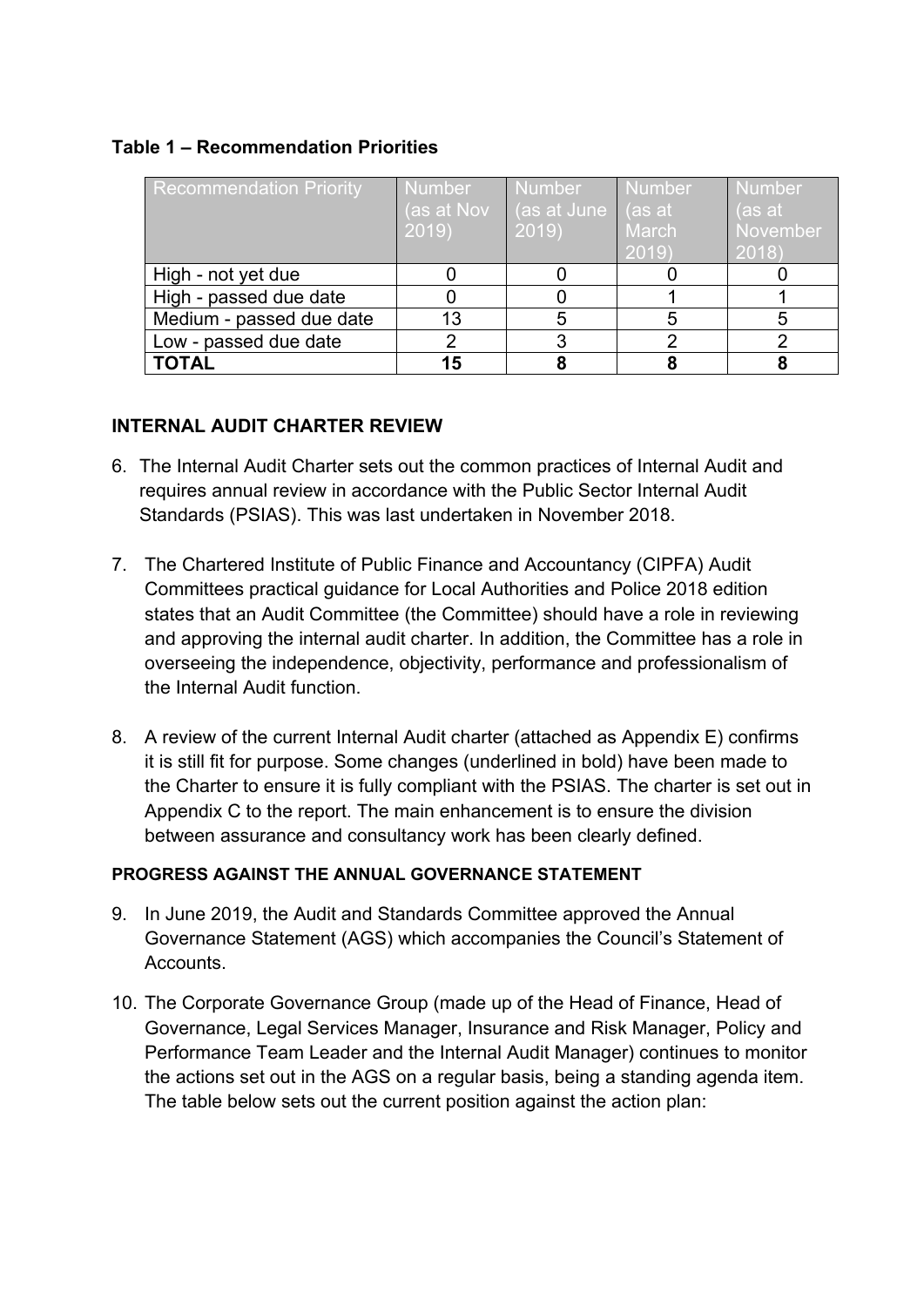# **Table 2 – Key Improvement Areas**

| <b>Key improvement</b><br>area                                                                                                                                                                                                                | Action to be taken in<br>2019/20                                                                                                                                                                                                                                                                                                                                                 | <b>Progress at</b><br>November 2019                                                                                                                                                                                                       |
|-----------------------------------------------------------------------------------------------------------------------------------------------------------------------------------------------------------------------------------------------|----------------------------------------------------------------------------------------------------------------------------------------------------------------------------------------------------------------------------------------------------------------------------------------------------------------------------------------------------------------------------------|-------------------------------------------------------------------------------------------------------------------------------------------------------------------------------------------------------------------------------------------|
| 1. Harlow Trading<br><b>Services (HTS) Group:</b><br>With the expansion of<br>the HTS Group, and<br>the potential for further<br>entities, governance<br>arrangements need to<br>be kept under review.                                        | Review the robustness of<br>governance<br>arrangements, including<br>the role of the<br><b>Shareholders Sub</b><br>Committee to ensure it is<br>adequately carrying out<br>the shareholder functions<br>on behalf of the Council<br>and to avoid both officer<br>and member conflict of<br>interests.                                                                            | The Shareholder Sub<br>Committee will be<br>receiving a report on<br>the creation of HTS<br>(Housing and<br>Regeneration)<br>Company.                                                                                                     |
| 2. Brexit: If there is a<br>'no deal' Brexit then<br>this may impair the<br><b>Council's strategic</b><br>aims and objectives.                                                                                                                | The implications are<br>being regularly<br>monitored by SMB. The<br>Council liaises with the<br><b>Local Resilience Forum</b><br>Lead and with the East<br>of England LGA on<br><b>Brexit related operational</b><br>issues and community<br>impact. In turn both<br>these organisations liaise<br>with MHCLG.                                                                   | The Head of Finance<br>has been designated as<br>the Council's 'Brexit'<br>lead to work with<br>central government.<br>The situation is being<br>closely monitored by<br>SMB on at least a<br>weekly basis.                               |
|                                                                                                                                                                                                                                               | <b>Common theme from the Service Assurance Statements were:</b>                                                                                                                                                                                                                                                                                                                  |                                                                                                                                                                                                                                           |
| 3. Operational risk<br>management:<br><b>Recording of key</b><br>operational risks could<br>be improved to ensure<br>they feed into the<br>corporate risk<br>management process<br>and for better<br>identification of<br>interrelated risks. | This will be addressed<br>through the roll out of the<br>new risk strategy, review<br>of the Council's risk<br>appetite and assessment<br>of the Council's risk<br>maturity which will allow<br>benchmarking of risk<br>management within the<br>Council against best<br>practice and establish<br>how well risk<br>management as a<br>discipline is embedded<br>and integrated. | A fundamental review<br>of risk management<br>processes within the<br>Council, including work<br>around risk maturity<br>and risk appetite is<br>currently in progress;<br>being overseen by the<br><b>Corporate Governance</b><br>Group. |
| 4. Project<br>management: Lack of<br>corporate approach for                                                                                                                                                                                   | Outcomes on the<br>development of project<br>management processes                                                                                                                                                                                                                                                                                                                | Officer user groups are<br>being engaged in the<br>corporate project                                                                                                                                                                      |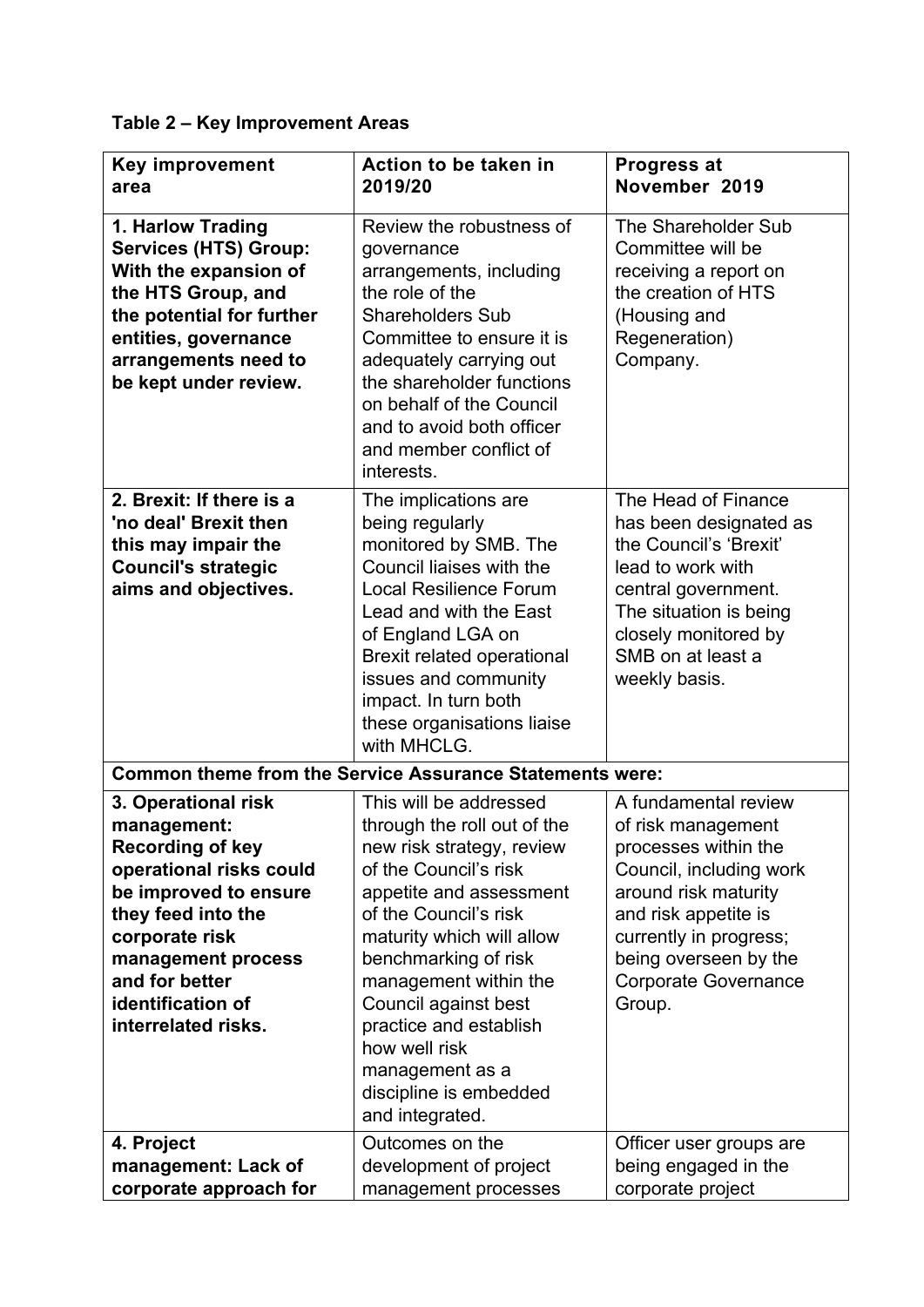| <b>Key improvement</b> | Action to be taken in                                                                       | <b>Progress at</b>                      |
|------------------------|---------------------------------------------------------------------------------------------|-----------------------------------------|
| area                   | 2019/20                                                                                     | November 2019                           |
| projects.              | and methodology within<br>the In-Phase system<br>needs to rolled out<br>across the Council. | methodology design<br>and system build. |

#### **IMPLICATIONS**

# **Environment and Planning (includes Sustainability)** None specific. **Author: Andrew Bramidge, Head of Environment and Planning**

# **Finance (includes ICT and Properties and Facilities)**

It is important that the organisation responds to and implements the recommendations flowing from the internal audit process in order to protect and improve the overall internal control environment of the Council. **Author: Simon Freeman, Head of Finance and Deputy to the Chief Executive**

# **Housing**

None specific. **Author: Andrew Murray, Head of Housing**

**Community Wellbeing (includes Equalities and Social Inclusion)** None specific. **Author: Jane Greer, Head of Community Wellbeing**

# **Governance (includes HR)**

Internal Audit provides a key element of assurance within the overall Governance framework within the Council and it is important that recommendations flowing from internal audit recommendations are acted upon and implemented within reasonable timescales if reliance on internal controls and procedures is to continue. **Author: Simon Hill, Head of Governance**

# **Background Papers**

Internal Audit Plan and Internal Audit monitoring reports

# **Appendices**

Appendix A – Audit Plan Monitoring 2019/20 Appendix B – Revised Code of Local Governance Appendix C – Revised Anti-Fraud and Corruption Strategy Appendix D – Audit Recommendation Tracker